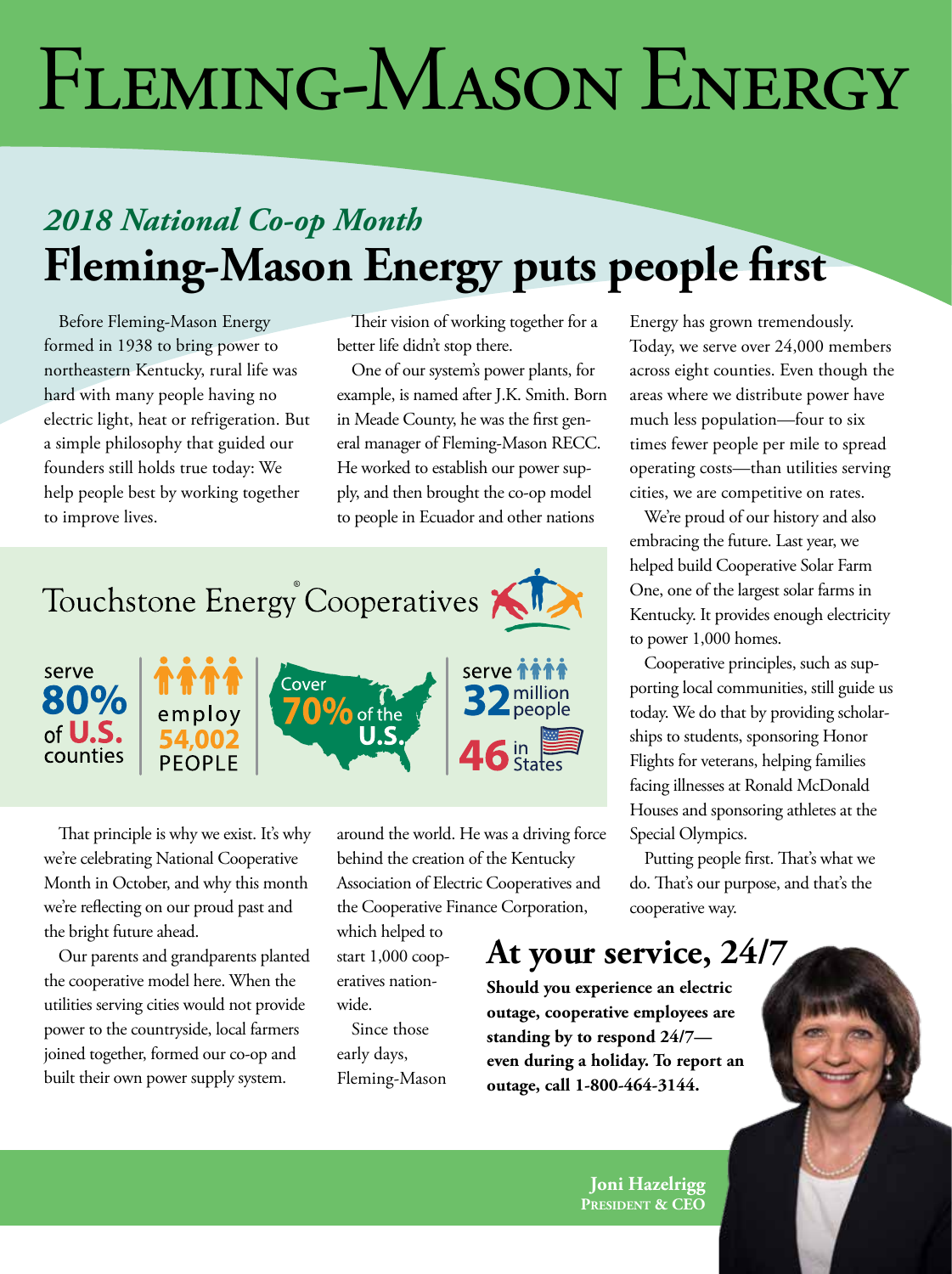Fleming-Mason Energy

A Touchstone Energy<sup>®</sup> Cooperative A

Contact us: In Fleming County:  $(606)$  845.2661

Other Counties: (800) 464.3144

Hours: 7:30 A.M. – 4:30 P.M.

Editor Lori Ulrich President & CEO Joni Hazelrigg

Board of Directors Lonnie Vice CHAIRMAN

> J.E. Smith Jr. Vice chairman

Dina Gooding SECRETARY TREASURER

Other Directors Timothy S. Eldridge Rick Hord John M. Roe Tom Saunders

> Attorneys Marvin Suit Earl Rogers III Follow us on:



**28B KENTUCKY LIVING** • OCTOBER 2018

LARRY

## **5 tips for planting a tree**

Tree roots and power lines often coexist without problems. However, there are precautions you should take when planting a tree. Here are some things to be aware of when digging into the earth and growing a tree into the sky, and a few tips you can use to safely beautify your home and landscape.

#### **Tips for safely planting a tree**

BURIK

**1.** Call 811 to have underground pipes and utilities marked at least a few working days before digging. Knowing their locations helps you dig safely, and planting a safe distance away will help prevent damage from roots.

**2.** Create a basic plan, or a sketched diagram, before you begin planting to avoid future troubles. Using the information from the underground utility locator service will be a big help in setting some guidelines.

**3.** Consider a tree's potential growth when choosing its location. If it's expected to grow higher than 15 feet, choose a spot 25 to 50 feet away from utility lines and your home.

**4.** Plant with energy savings in mind. Not only can you upgrade your landscape, but you can decrease your energy use, too. Trees can keep your home cool in the summer and warm in the winter. Just be sure you're aware of power line location and avoid structural damage.

**5.** Call your local co-op if you need help trimming a tree away from power lines. This will keep you and everyone around you much safer.

#### **Understanding 811's underground utility markings**

So you call 811, the underground utility locator service, to mark the location of underground utilities before you start digging. You see each is marked with a specific color, but what do they represent?

**RED** – electric power lines, cables, conduit and lighting cables

**FINGILOW** – natural gas, oil, steam, petroleum or other gaseous or flammable material

**n** ORANGE – telecommunication, alarm or signal lines, cables, or conduit

**BLUE** – portable (drinking) water

**GREEN** – sewers and drain lines

**PURPLE** – reclaimed water, irrigation and slurry lines

**WHITE** – proposed excavation limits or route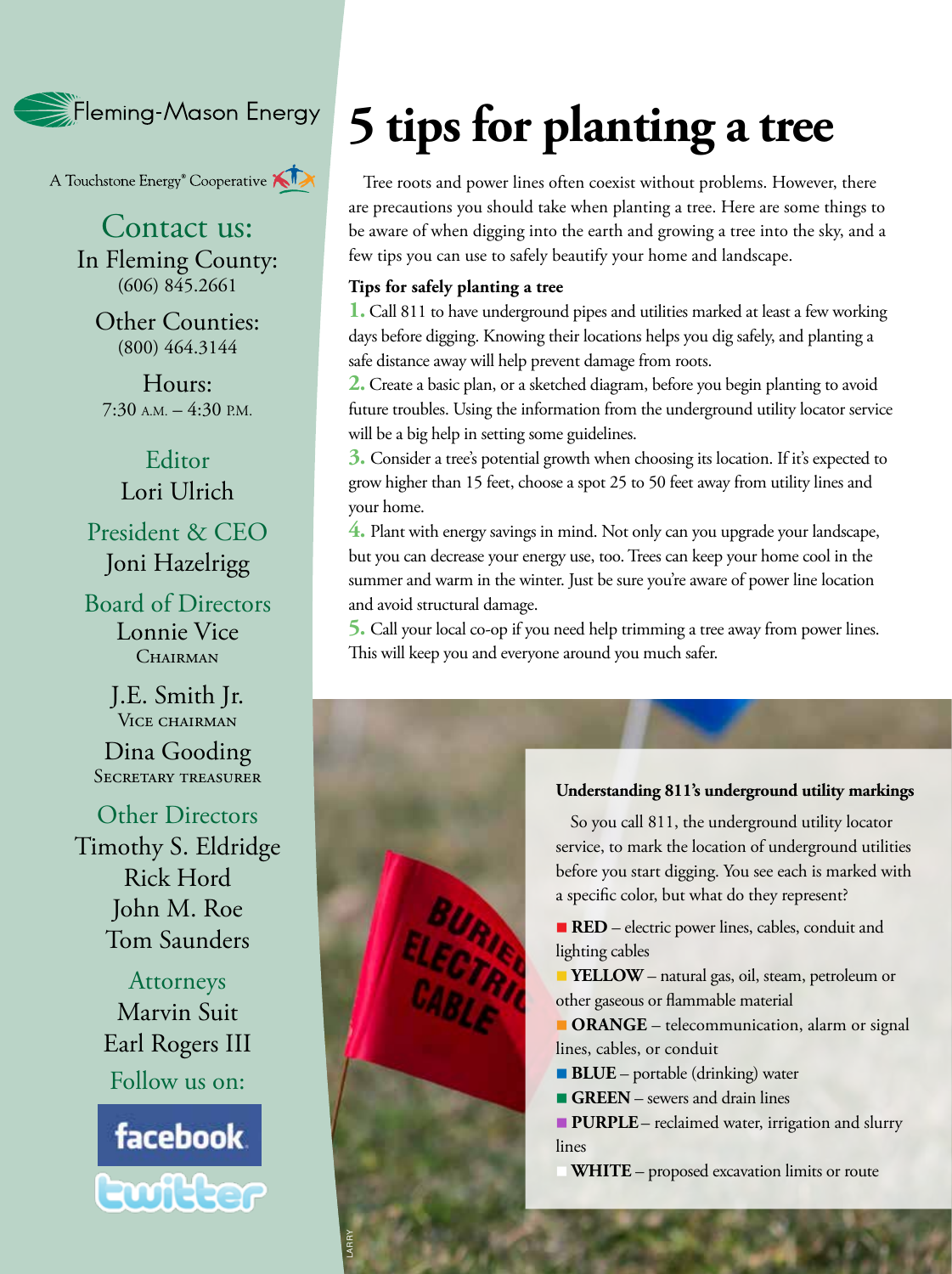## **Plant the Right Tree in the Right Place**

**Trees beautify our neighborhoods, and when planted in the right spot, can even help lower energy bills. But the wrong tree in the wrong place can be a hazard… especially to power lines.**

**For more tips on smart tree planting in your community, contact your local electric cooperative or visit www.ArborDay.org.**



### **Be safe!** Always call 811 before you dig to locate any buried utility lines.

*Source: The Arbor Day Foundation and the National Rural Electric Cooperative Association*